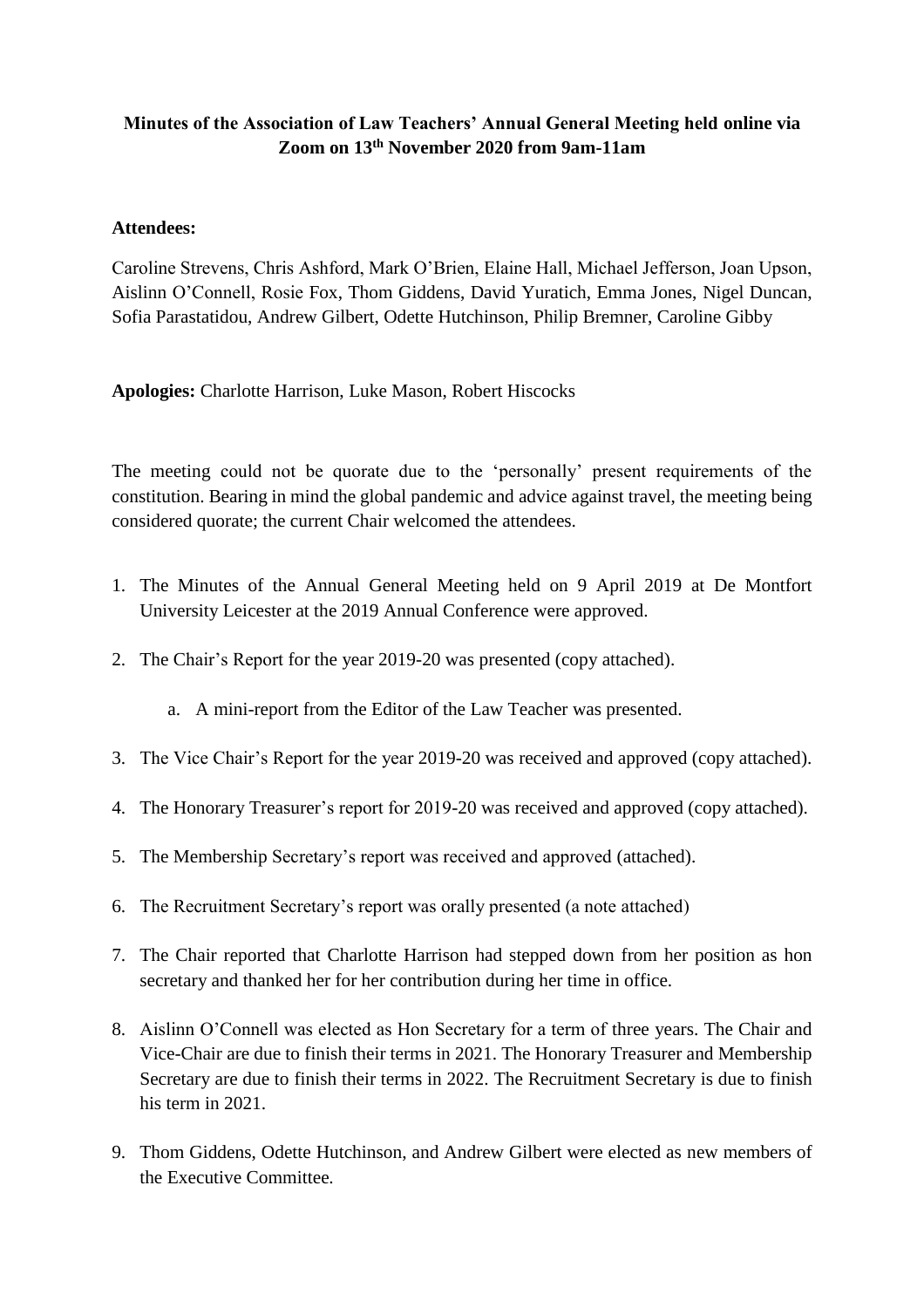- 10. All co-opted members of the committee were co-opted for an additional year.
- 11. Any other business: The next AGM will take place during the Aston University conference on 15-16 April 2021. As Odette Hutchinson is an executive committee member, observer status is not required.

*Aislinn O'Connell, Hon. Secretary, 13th November 2020*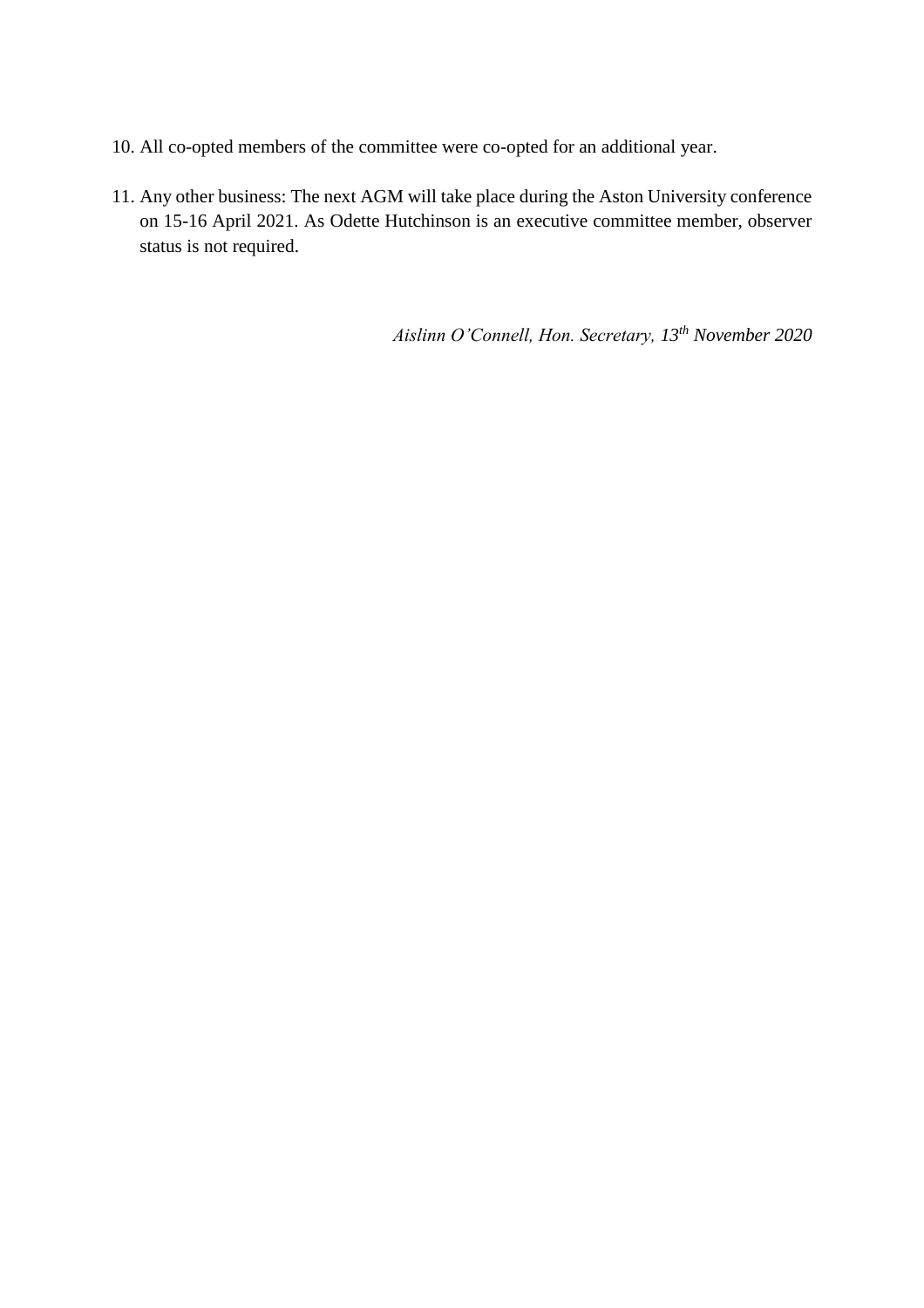# **Association of Law Teachers Chair's Committee Report**

## **Association of Law Teachers' Annual General Meeting held online 9am Friday 12th November 2020**

- 1. The work of the ALT Committee has continued unabated despite the impact we are all experiencing as a result of the ongoing pandemic. This AGM was scheduled to take place in Stirling at our annual conference that had to be cancelled at short notice. We have met online and worked hard in furtherance of the Association's aims and for the benefit of the members. I wish to express my thanks to the members of the Executive committee who have volunteered their time and especially to Charlotte Harrison who acted as Hon Secretary for three years.
- 2. Election of Officers. At the AGM in 2019 we elected the following officers and exec members:

Chair Caroline Strevens 2 years

Vice Chair Luke Mason 2 years

Treasurer Jess Guth 3 years

Membership Secretary Emma Jones 3 years

Recruitment Secretary David Yuratich 2 years

Our Honorary Secretary Charlotte Harrison's term of office ran until April 2020 and is currently being undertaken by Aislinn O'Connell following appointment by the executive until the 2020 AGM and a formal process is undertaken. This is the only officer role for election.

Executive members elected 2019 for 3 years: Rosie Fox, Elaine Hall, Mark O'Brien, and Joan Upson

Editor of The Law Journal Chris Ashford is a member of exec by virtue of holding the role of editor.

Co-opted Executive members due to retire at AGM and eligible to be co-opted again: Nigel Duncan, John Hodgson, Jed Meers, Kat Langley, Robin Bennett, Rob Hiscocks, Thom Giddens, Michael Jefferson; and Odette Hutchinson has observer status (Aston conference 2021).

Nomination forms for a member to be elected to the Exec must be delivered to the secretary Aislinn O'Connell not less than 24 hours prior to the AGM duly signed by two members of the ALT qualified to attend and vote and also a consent in writing signed by the nominee. All of this may take place using email this year. No hard copy or wet signatures required.

3. Our work has been dominated once again this year by Legal Education reform and the SQE. We published a further evaluation of the SRA's proposed reforms in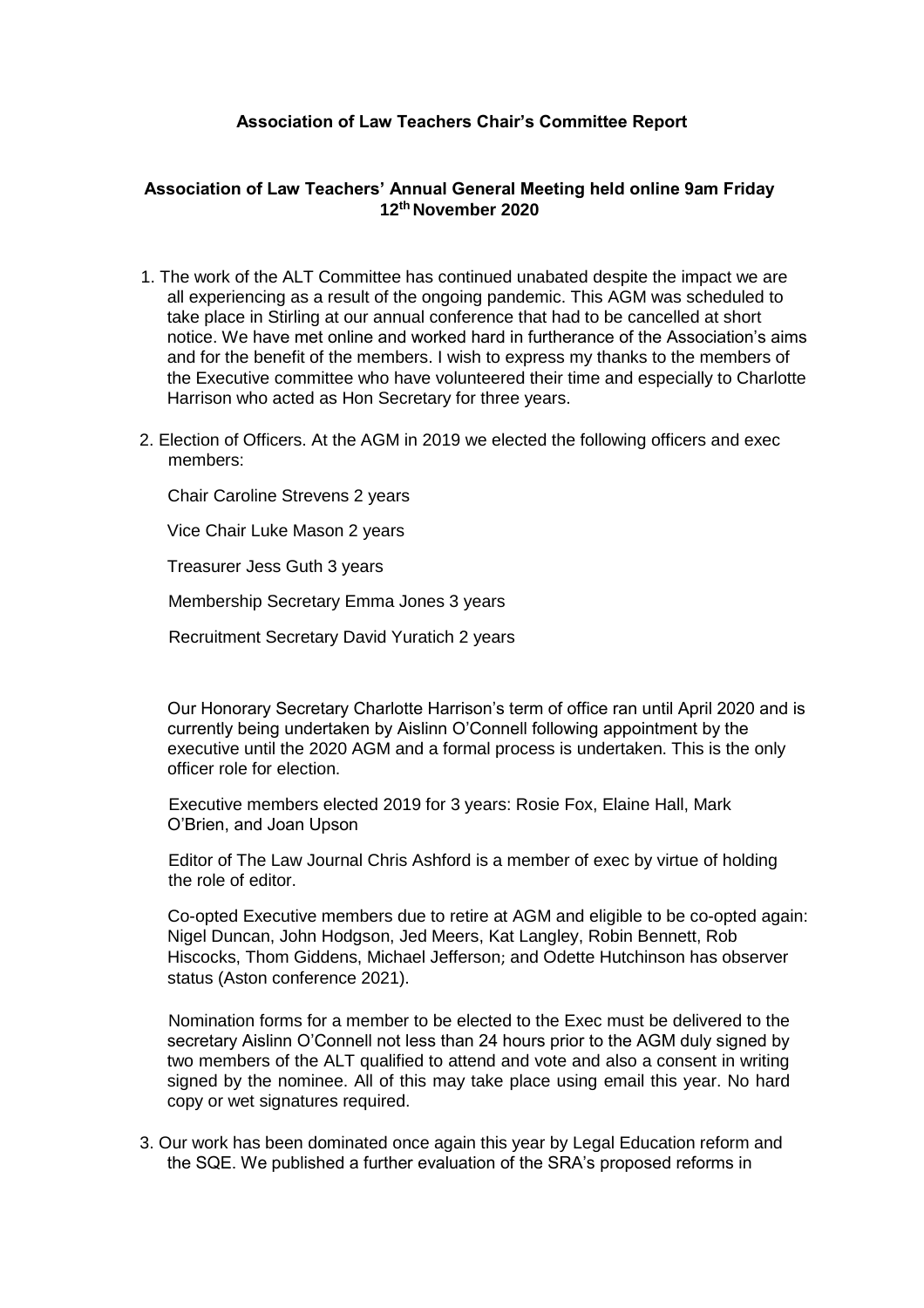December 2019<sup>1</sup> and continued to respond to the consultation process including working in collaboration with the Law Learned Associations. By the time we hold this AGM we will know the decision of the LSB!

- 4. New website: We are very grateful to Jed Meers and Jess Guth for working hard behind the scenes to enable our new website to launch. This has been of particular importance throughout 2020 since we have not been able to meet in person at the annual conference or other events. The blog has been spectacularly successful as the posts have blossomed with the inclusion of summaries about the regular Connecting Legal Ed sessions. As a result of the success of the website we have decided not to continue to use the OneHE platform for our materials and business.
- 5. Activities. We had a wonderful Lord UpJohn Lecture from the former President of the Law Society Christine Blacklaws and are planning a panel version of the UpJohn in May 2021 having secured and participation of Lady Hale.
- 6. The inaugural Early Career Teacher event ran in September 2019 at Leeds to outstanding critical acclaim. Plans for the 2020 event have had to be placed on hold (guess why!). As you would image there is much work that has had to be placed on hold due to the impact of covid-19 and this includes the finalisation of our equality and diversity statement and a Diversity one day symposium.

Members of the Exec have attended and reported upon the following events: Legal Cheek conference 2019, Impact workshop, Law Commissioners informal meeting with the Law Learned Associations, and meetings of the Academy of Social Sciences.

- 7. Teaching with Technology prize 2020 was awarded on 8<sup>th</sup> October to Linda Chadderton for her amazing use of technology to support learning from an Escape Room. We are immensely grateful to Kirsten Maslen and her team from Thomson Reuters for sponsoring this event and the prize and for working hard to ensure it took place. We have another short post on our website with details of the winner and links to all of the shortlisted contenders.
- 8. Our Journal, The Law teacher, continues to grow in reputation and is attracting good quality copy for the 4 issues per annum and we encourage you to submit your work to us for consideration.

## **Caroline Strevens, Chair 2019 - 2021**

 $\overline{\phantom{a}}$ 

 $1$  "What we did over the summer": updates on proposed reforms to legal education and training in England and Wales and in the Republic of Ireland

Elaine Hall, John Hodgson, Miss Caroline Strevens & Jessica Guth, 1 Dec 2019, In : Law Teacher. 53, 4, p. 536- 546 11 p.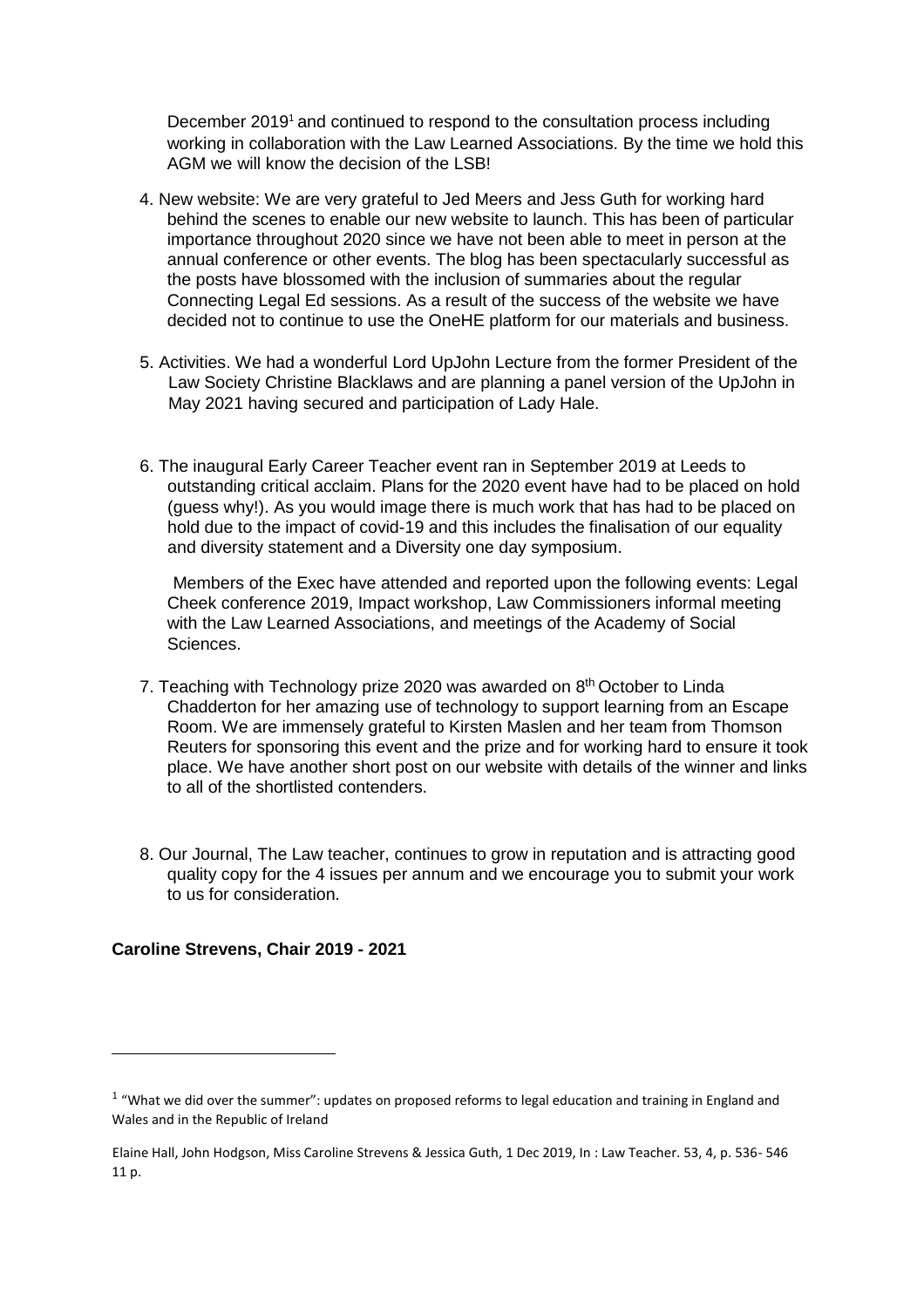### **Report of the vice-chair of the ALT to the AGM 2020**

### Professor Luke Mason

Amongst ordinary functions and work already covered in other reports, the vc would like to underline for the AGM:

- 1. Much of the work of the vice-chair this year focused on the SQE. This involved work as part of the joint committee of the scholarly associations and the production of the joint report to the LSB. Ultimately this was in vain, given the apparent indifference of the LSB to the major concerns raised in accessible form produced by the joint committee.
- 2. The vice-chair worked with stakeholders to arrange a second iteration of the ECR conference. A new model and proposal was developed although thi was then interrupted by covid19. A future blended or online event should be proposed and run during 20/21.
- 3. The vice-chair and chair worked together on a new publishing model for innovation and work in legal ed. They are working with MacMillan publishing on this.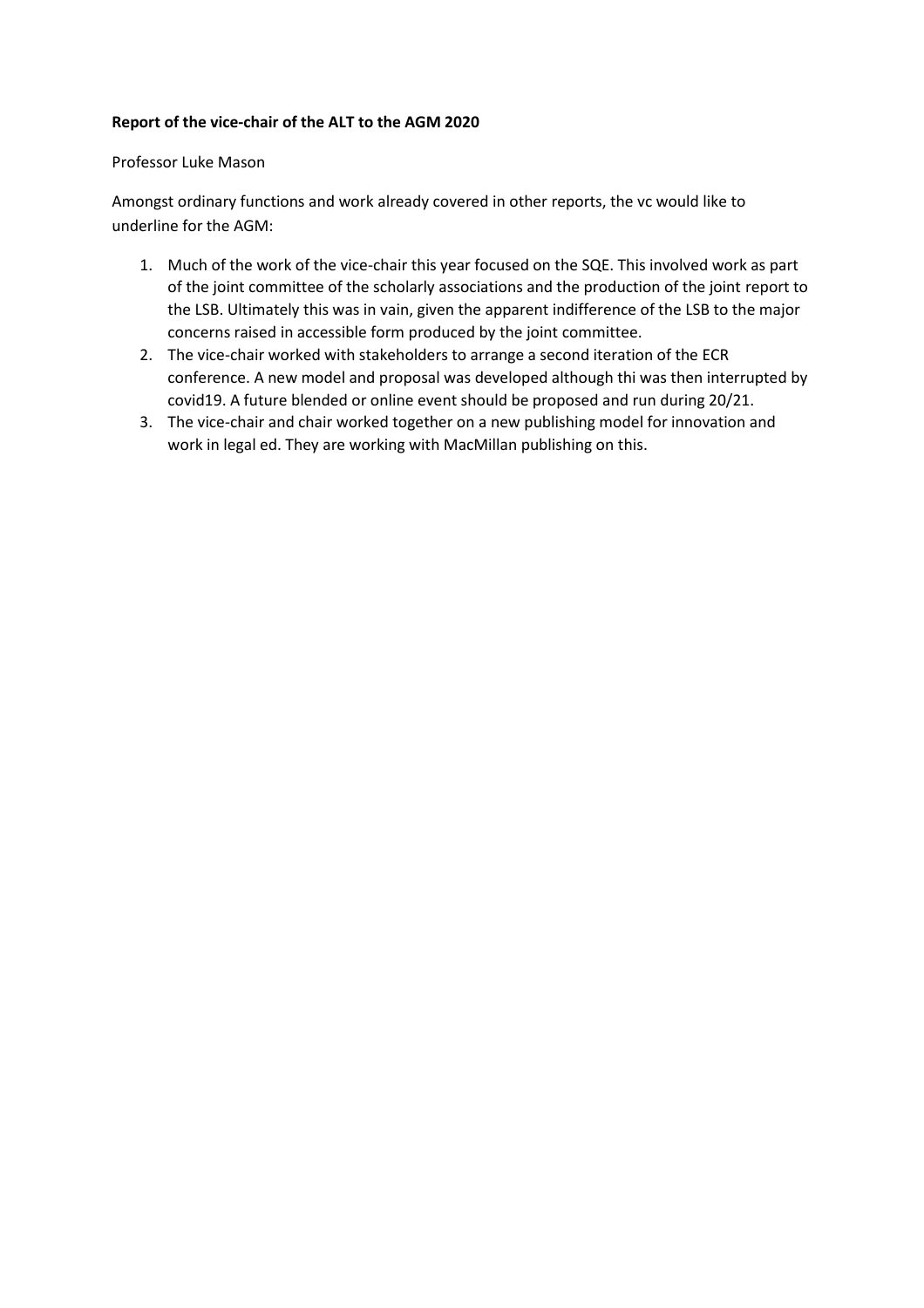#### **TREASURER REPORT – AGM 2020**

### 1. The Report

This report covers the period April 2019 until 9<sup>th</sup> November 2020. This is a slightly longer period than usual due to the Covid-19 delayed 2020 AGM.

The ALT remains financially healthy.

Membership income continues to be lower than we would like and efforts to increase membership are ongoing so as to ensure that membership subscriptions cover the usual annual outgoings of the ALT leaving conference income available for additional activities to benefit members.

We have been able to continue to award grants and prizes and intend to do so in the forthcoming year in spite of a loss of conference income for 2020.

Out outgoings in terms of committee expenses have been greatly reduced during the pandemic as we have been meeting virtually. We do recognise the value of in person meetings and will keep reviewing the most appropriate balance between in person and virtual activities

2. Balances

Current Account: £29,207.04

Savings Account: £66,480.60 (Up from £66,011.93 in April 2019)

3. INCOME in this period: £39,064.60

From Membership: £15940 From Events: £20970.41 (includes 2 annual conferences) Journal: £2,154.19

4. OUTGOING in this period: £26716.12

Committee Expenses (including committee meetings and attending external meetings): £3597.19 Grants/Prizes: £8495.94 Events: £7421.38 Journal (editorial board expenses): £1861.93 Other (Website, refunds, Academy of Social Sciences): £5339.68

Dr Jessica Guth, 9th November 2020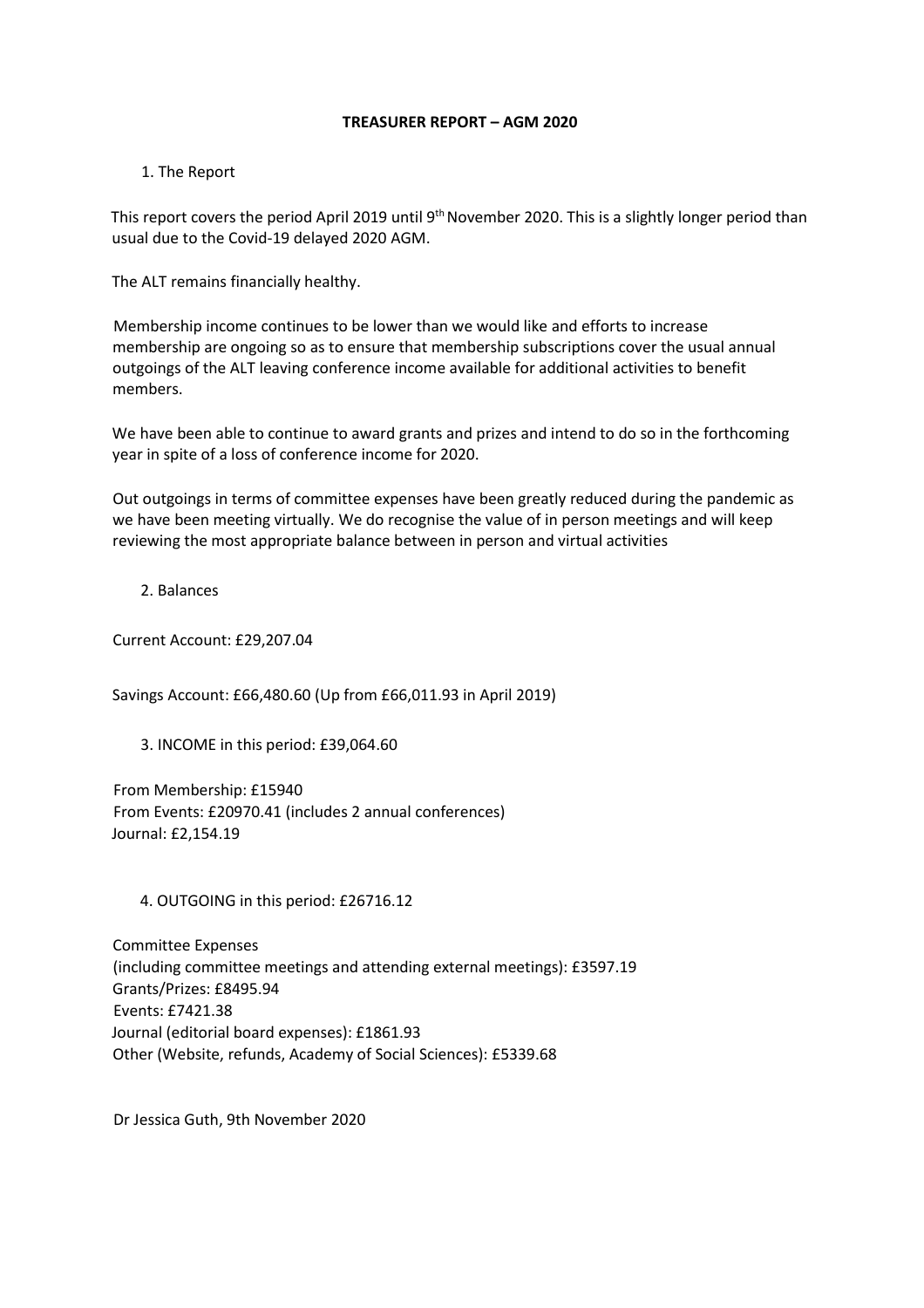#### **Association of Law Teachers**

### **Membership Secretary's Report**

# **AGM 13th November 2020**

#### **Membership numbers**

We currently have 308 individual members. Since the start of June we have welcomed 11 new individual members. There are at least 2 new applications also awaiting processing.

#### **Institutional Membership**

Institutional memberships include Reading (21 members), UCLAN (18 members) and The Open University (14 members).

#### **Membership payments**

There are currently 63 outstanding individual subscription fees for 2020. These members will be removed from the membership database prior to the next mailing of The Law Teacher journal.

St Marys have indicated they wish to renew their 2019 membership on the new institutional model, but have not yet paid for 2020.

**Emma Jones** 

**06/11/2020**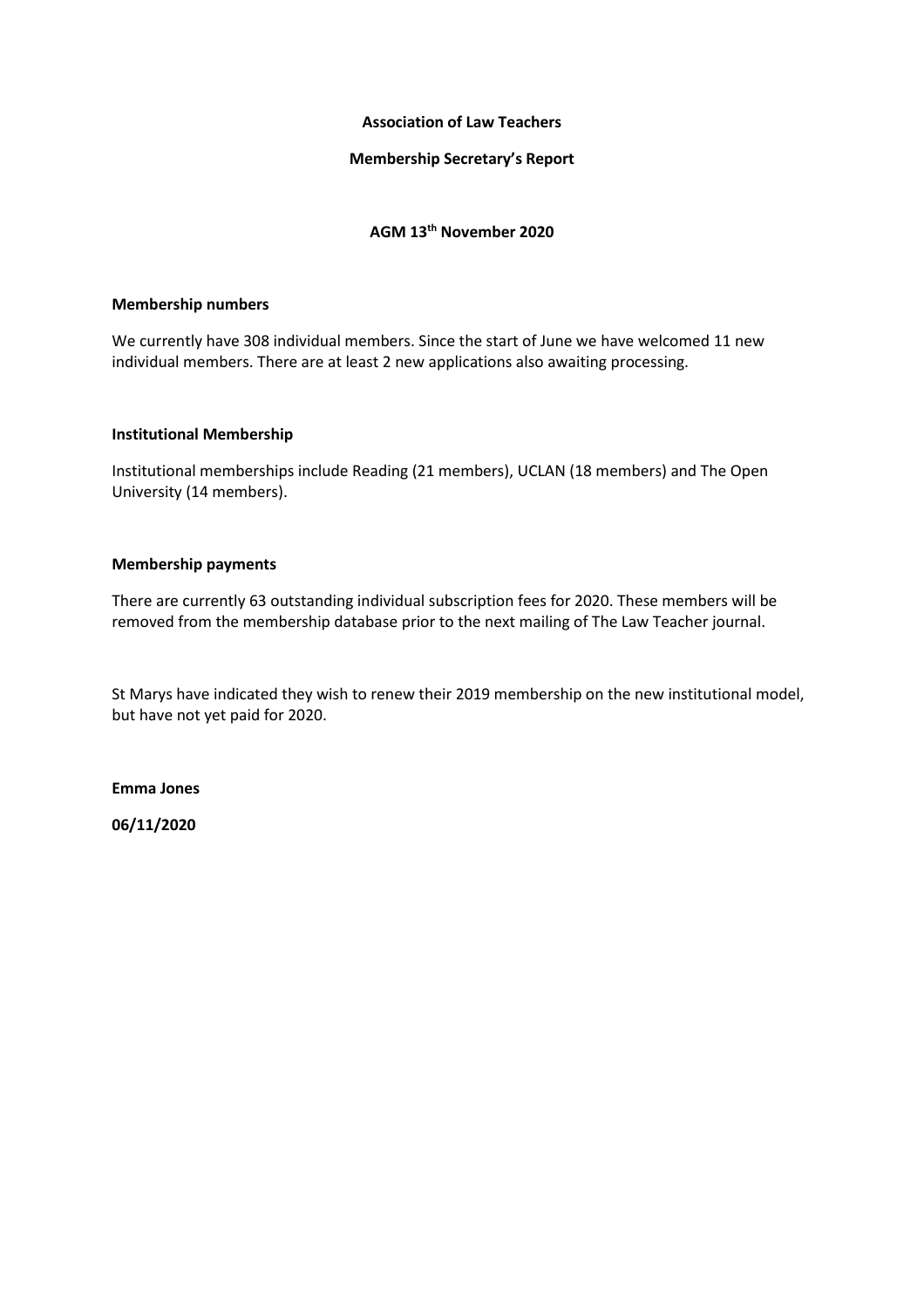### **Analysis of current membership – September 2019**

### **Sector**

We have two members in FE, three members in the legal profession, two whose role is unknown, two law tutors with the African Prisons Project and two members who work for a CILEx trainer. All other members are in HE.

#### **Teaching Qualifications**

97 members indicated they had teaching qualifications upon joining, 4 were working towards them. 55 did not indicate.

#### **HEA/Advance HE Fellowship**

111 members indicated they had Associate/Fellow/Senior Fellow status. No one referred to Principal Fellow and the majority appeared to be Fellows. Four were working on an application. 51 did not indicate.

#### **Teaching Areas**

Members are asked to indicate up to three teaching areas on their application. Most common areas are:

Legal skills (42) Criminal law (40) Contract Law (39) Tort Law (27) Public Law (24) EU Law (22) Land Law (20) Business Law (21) Commercial Law (21)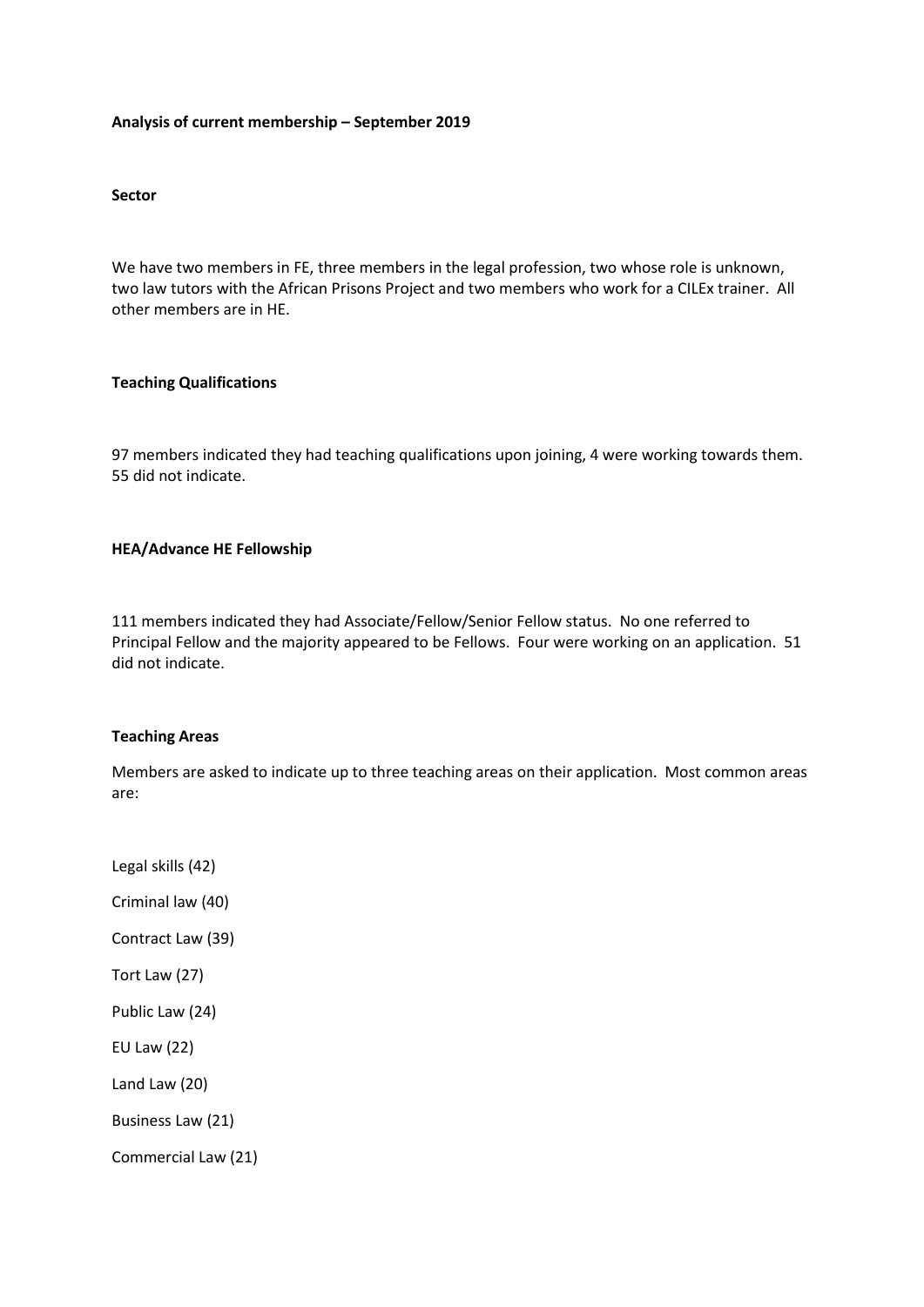Human rights (20) Employment Law (18) Company Law (15) Equity and Trusts (14) Legal Ethics (14) Litigation (Civil or Criminal) (13) Family Law (13) International Law (Public or Private) (12) Advocacy (7) Jurisprudence (6) English legal System (5) Property Law (5) Intellectual Property (5) Medical Law (5) Evidence (5)

# **Interest in Research**

All members who responded indicated they were interested in research, although several also indicate they were not active.

#### **PhD**

55 members had a PhD, 5 more were working towards one. 47 did not indicate.